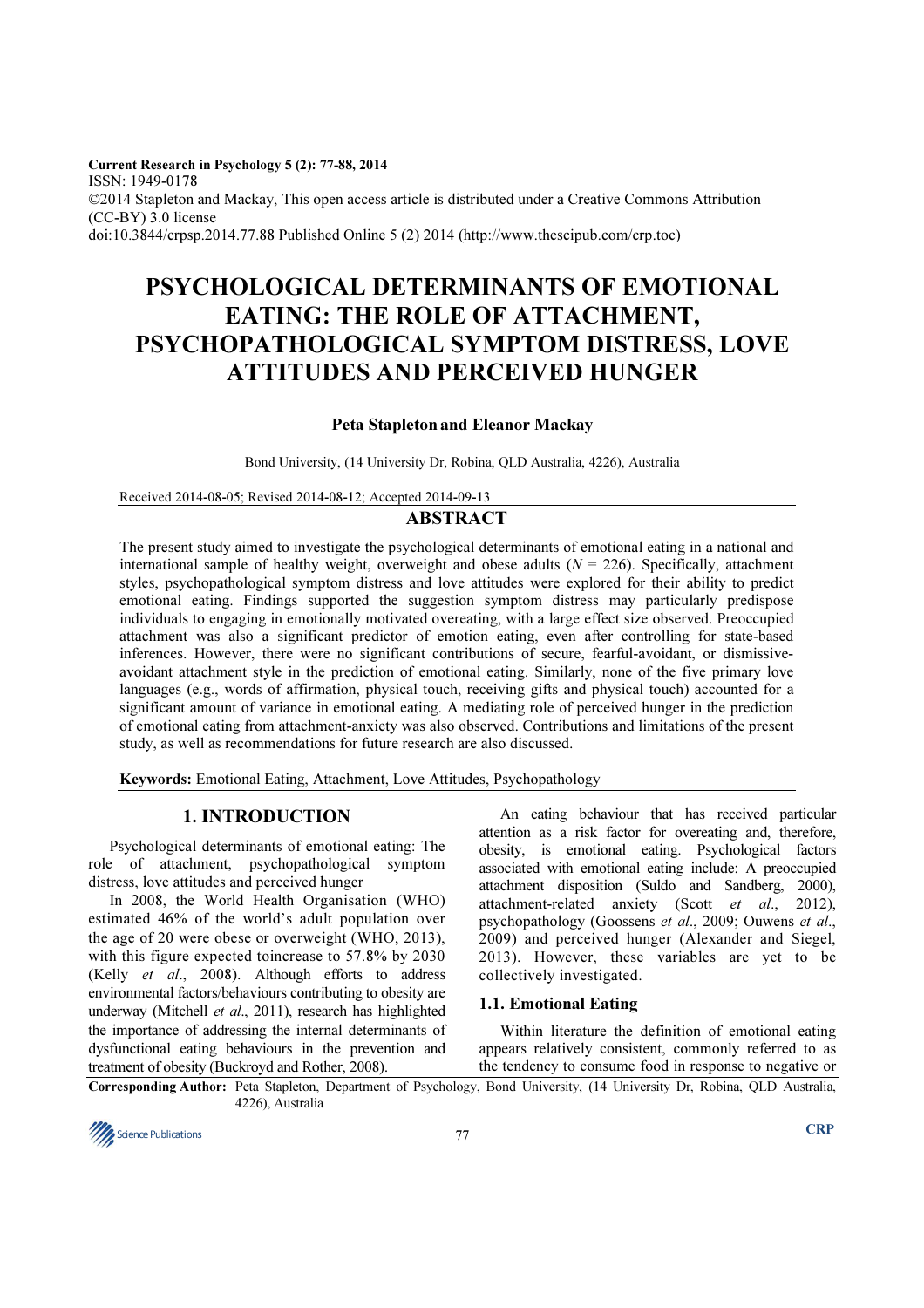diffuse emotional states (Van Strien et al., 2005). From a biological perspective, eating in response to stress is viewed as irrational, as negative affect is associated with hormonal and gastric changes involved in appetite suppression (Blair et al., 1991). However, studies have consistently demonstrated biological, as well as psychological, factors contribute to an individual's motivation to consume food; however, in some cases, the latter can override the former (Dallman, 2010).

Despite the support for biologicalfood-mood effect, recent research (Macht, 2008) found improvements in experimentally induced negative mood states occurred only two minutes after eating chocolate, suggesting it was unlikely biological reactions alone were responsible for the effect of food on mood. Accordingly, some researchers have suggested the hedonic effects of certain foods may result, not only from nutritional or psychopharmacological properties, but also the association with socially and emotionally significant memories (Buckroyd and Rother, 2008; Goodspeed Grant, 2008). Thus, researchers have commonly characterised emotional eating as a complex, psychologically driven and dysfunctional coping mechanism, whereby eating can provide temporary comfort and relief from a preceding aversive experience (D'Arrigo, 2007).

According to psychosomatic theory, emotional eating occurs in response to aversive psychological and emotional states, such as fear and anxiety (Kaplan and Kaplan, 1957). Psychosomatic theory proposes feeding becomes associated with pleasurable situations, expressions of love and/or reward (instead of nutritional need) via early learning experiences (Stroebe et al., 2008). Consistently, the consumption of "comfort food" has been associated with improved emotional states across genders, ages and cultural backgrounds (Dubé et al., 2005). Over the years, numerous researchers have concluded emotional eating hinges on the recollection of mental associations, characterised by positive and intimate interpersonal experiences (Buckroyd and Rother, 2008; Dubé et al., 2005; Goodspeed Grant, 2008). These results uniquely align with psychosomatic theory, where eating in response to emotions is thought to offer reassurance and comfort, rather than distraction.

Qualitative research (Goodspeed Grant and Boersma, 2005; Goodspeed Grant, 2008) supports psychosomatic theory, with findings revealing emotional eaters often report difficult childhood family relationships, characterised by loneliness, a longing for interpersonal connectedness and a lack of self-care in adulthood. Frequently, this negative affect (or "emotional hunger") is similar to the experience of physical hunger when food deprived. As eating has strong connections with emotions of love and warmth, consumption of food can developinto a coping mechanism to manage experiences of emotional pain, by providing a sense of security and interpersonal closeness when family and social relationships are missingor difficult. However, few studies have explored the interaction between negative affect, hunger and emotional eating.

# 1.2. Attachment and Emotional Eating

Research suggests individuals who utilise food as a means of affect regulation may have marked psychological issues resultant from early childhood experiences, particularly difficult interpersonal relationships (Buckroyd and Rother, 2008). Attachment theory proposes every individual exhibits distinguishable differences in his/her disposition toward significant others and tendencies to seek strong interpersonal bonds. Bartholomew and Horowitz's (1991) four-category model of attachment is most often used: Secure, preoccupied, dismissive-avoidant and fearful-avoidant.

Individuals whose attachment pattern is predominantely secure tend to be characterised by asense of self-worth and more frequently engage in selfefficacious behaviour allowing them to effectively adjust to, or reduce, negative affect (Marsh, 2005). Conversely, dismissive-avoidant attachments have been associated with lower levels of engagement in external affect regulaton, with researchers suggesting this is due to a tendency to inhibit stress and repress emotional investment in problems (Mikulincer et al., 2003). Fearful-avoidant attachment has been associated with other overeating behaviours, such as binge eating (Pace et al., 2012) and other disordered eating symptoms (Suldo and Sandberg, 2000). Consequently, individuals with a fearful-avoidant attachment may be expected to have stronger emotional eating tendencies.

Similarly, individuals with a preoccupied attatchment (who typically lack self-worth, yet view others positively) have also been shown to be vulnerable to using passive and ruminative coping behaviours, such as drug abuse and food intake, to moderate emotional experiences (Mallinckrodt, 2010; Marsh, 2005). Numerous studies have supported this suggestion, with those exhibiting a preoccupied attachment reporting significantly higher levels of emotional and disordered eating (Suldo and Sandberg, 2000). Research has indicated individuals with preoccupied attachment styles are more likely to be obese,compared toindividuals with a dismissive-avoidant or secure attachment style.

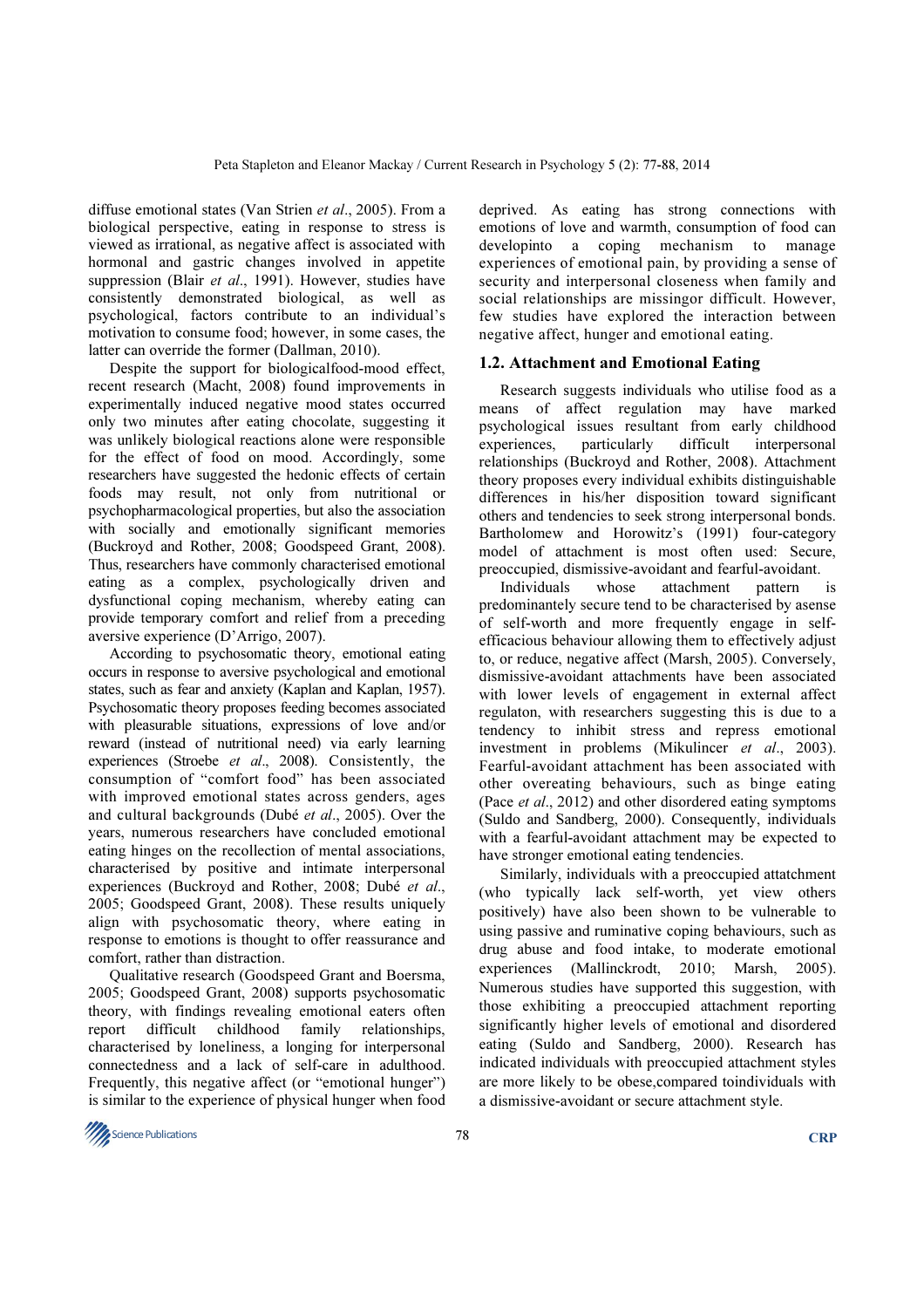An important characteristic of attachment is the expectation it is a relatively stable trait, maintained throughout the lifespan (Bartholomew and Horowitz, 1991). However, research is increasingly acknowledging attachment constructs can be influenced by situational factors and people may also experience momentary fluctuations in their sense of security and/or insecurity. Emotional eating is often characterised by strong connections between food and socially significant memories and interpersonal difficulties can act as stressors triggering emotional eating. Although the dispositional approach to attachment emphasises these difficulties, it does not concentrate on state levels of attachment-related affect.

State attachment security refers to momentary perceptions about oneself and others, characterised by confidence, trust and self-reassurance (Gillath et al., 2009). Although the characteristics of state attachment appear similar to those of dispositional attachment styles, research has identified momentary shifts in senses of attachment are independent from a person's dispositional attachment style. Recently, Bezeau (2010) suggested the inclusion of state measures may provide a more thorough understanding of an individual's current attachment representations and how he/she relates to other constructs (such as emotional eating). However, the distinction between trait attachment styles and state levels of attachment have been largely neglected within literature.

# 1.3. Psychological Symptom Distress and Emotional Eating

Substantial research has suggested the negative affect associated with emotional eating is attachment-related. Giventhat interpersonal concerns are typical of the emotional eater, this research has irrefutably contributed to literature. However, there is substantial interindividual variation in the emotions responsible for triggering emotional eating (Macht, 2008). Thus, it appears our knowledge of the determinants of emotional eating could be expanded by investigating its relationship with broader measures of distress. In terms of specific distress, one study conducted by Konttinen et al. (2010) used the Center for Epidemiological Studies Depression Scale (CES-D) and the TFEQ emotional eating scores to explore the association between emotional eating and depressive symptoms. It was found CES-D scores were a positive predictor of emotional eating amongst a sample of 3714 normal weight, overweight and obese men and women.

Relative to other psychopathological symptoms, anxiety has also received substantial attention within emotional eating literature, although research is still somewhat scant. A study conducted by Goossens et al. (2009) revealed depression and anxiety scores were significant positive predictors of emotional eating after controlling for gender, age, BMI and socioeconomic status. However, this study was conducted amongst a sample of overweight children between the ages of eight and 18, therefore further research is needed to determine whether these results can be replicated in adult populations.

## 1.4. Love Expression and Emotional Eating

Within literature, there appears to be a consistent suggestion unsatisfying romantic relationships and attachment insecurity may serve as risk factors for emotional eating and food may function to satisfy an individual's emotional needs (Hernandez-Hons and Woolley, 2012). For example, Krause et al. (2000) revealed preliminary evidence suggesting social dependency and difficulties in expressing one's emotions were associated eating pathology, including food preoccupation. Qualitative studies have also reported emotional eaters tend to describe strong associations between emotions and food, with these emotions typically characterised by pleasure and comfort (Goodspeed Grant, 2008). Collectively, these results indicate individuals who experience interpersonal rejection or withdrawal may be predisposed to engaging in alternative behaviours (possibly emotional eating) to elicit affection and satisfy emotional needs. However, relational communication researchers have also established substantial inter-individual variabilities in peoples' communication patterns (Holtgraves, 1997). Therefore, the present study sought to utilise a novel approach of exploring whether individuals, who prefer to express and receive love in certain ways, are particularly vulnerable to using food for self-gratification.

Chapman (1992) love language typology is based on the metaphor of an emotional "love tank"; when a person feels emotionally close and loved by his/her significant other, his/her love tank is suggested to be full. Conversely, an individualperceiveshis/her emotional needs are unsatisfied, his/her love tank will be empty. However, according to Chapman (1992), people are not unanimous in what fills their love tank or, more specifically, what makes them feel emotionally satisfied. Hence, it is suggested people have preferred methods of emotional communication, which Chapman (1992) refers to as "love languages". Chapman (1992) identified five

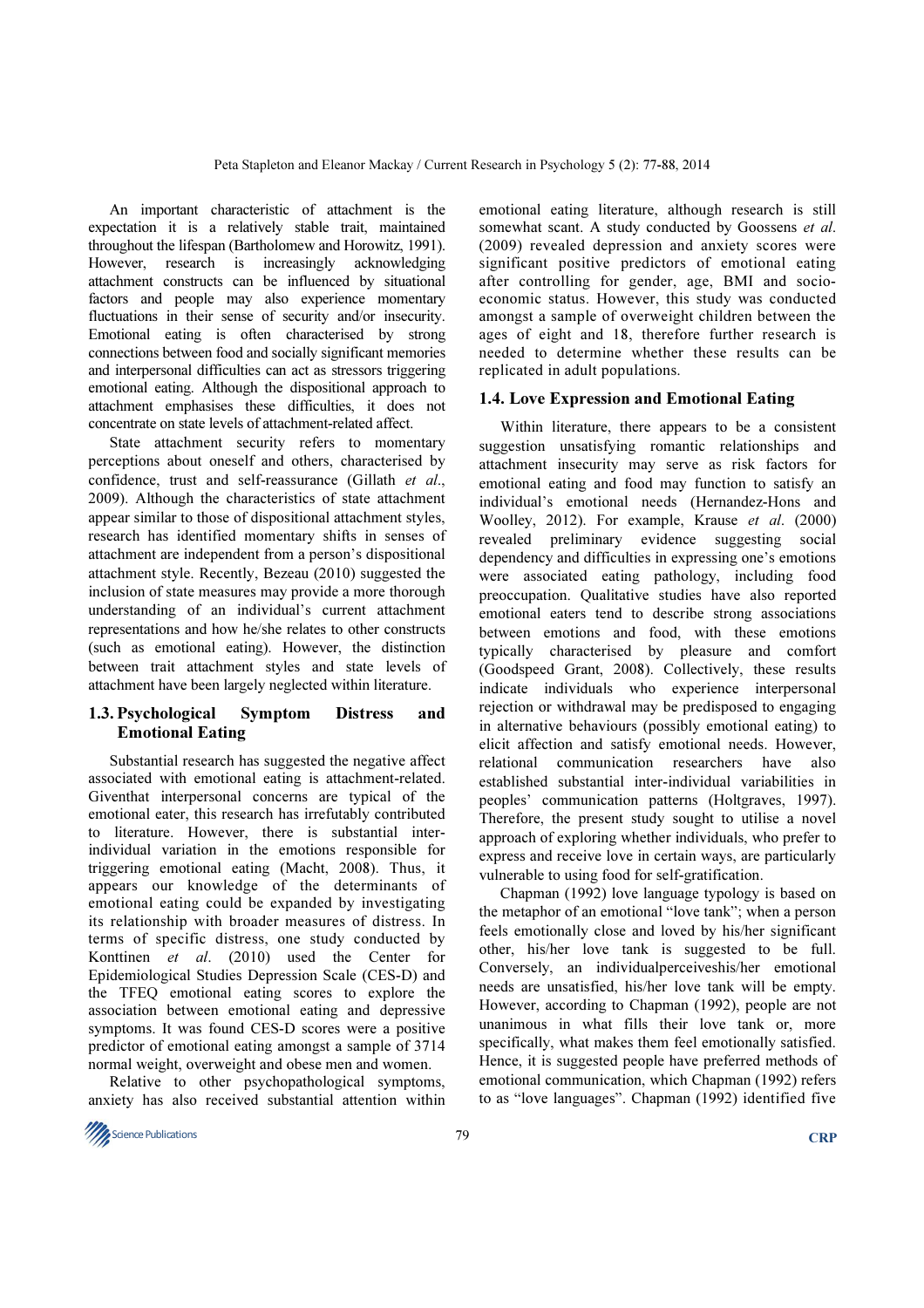love languages: Words of affirmation (verbal compliments and statements of appreciation), quality time (focused attention and quality conversation), receiving gifts (tangible gifts and physical symbols of love), acts of service (doing favours for one another) and physical touch (from putting a hand on one's shoulder to intercourse).

# 1.5. The Present Study

There is limited research assessing whether dispositional attachment styles predict emotional eating above and beyond momentary fluctuations in a person's sense of attachment and other affective states unrelated to attachment. Psychopathological symptoms are also implicated in emotional eating, however, little research has been directed towards exploring the predictive value of symptom distress on emotional eating. Therefore, the present study also sought to investigate the relationship between distress and emotional eating. Perceived hunger may intervene in the relationship between attachment anxiety and emotional eating, therefore an additional aim of the current study was to examine whether this mediating relationship was observed when assessing state levels of attachment anxiety and to identify whether certain methods of emotional communication (i.e., love languages) were associated with emotional eating.

It was hypothesised that:

- Distress due to psychiatric symptomatology would be a significant positive predictor of emotional eating
- State levels of attachment anxiety would be a significant positive predictor of emotional eating whilst state levels of attachment avoidance and security will be significant negative predictors of emotional eating
- After controlling for symptom distress and state attachment-related inferences, preoccupied and fearful-avoidant attachment style would be a significant positive predictor of emotional eating while secure and dismissive-avoidant attachment styles would be significant negative predictors of emotional eating
- Perceived hunger would mediate the relationship between attachment anxiety and emotional eating. Specifically, attachment anxiety would significantly relate to higher levels of perceived hunger and higher levels of emotional eating
- A preference to express and receive love through physical touch love would be a significant positive predictor of emotional eating

# 2. MATERIALS AND METHODS

# 2.1. Participants

Healthy weight, overweight and obese adults were recruited through notices posted on online weight-related and general community noticeboards. Eligible participants were males and females over the age of 18, currently in a romantic relationship, volunteering without incentive for participation. Choosing relationship status as an exclusion criterion enabled measurement of state attachment levels. Although 328 participants were initially recruited, the final sample consisted of 226 cases, after the exclusion of criteria and statistical violations.

Of the included participants, 197 were female (87.2%) and 29 were male (12.8%). Participants BMI ranged between 18.52 and 73.03, with a mean of 27.44  $(SD = 8.00)$ . Of the participants, 49.6% had BMIs between 18.5 and 24.9 (classified as healthy), 22.1% had BMIs between 25 and 29.9 (classified as overweight) and 28.3% had BMIs greater than 30 (classified as obese). Additionally, 78 people were between 18 and 24 years old (34.5%), 30 people were between 25 and 29 years old (13.3%), 27 people were between 30 and 35 years old (11.9%), 15 people were between 36 and 39 years old (6.6%), 17 people were between 40 and 45 years old (7.5%), 11 people were between 46 and 49 years old  $(4.9\%)$  and 48 people were over 50 years old  $(21.2\%).$ 

Approximately 69% of the sample reported they were born in Australia, 9.7% reported the USA, 8.8% reported England, whilst the remaining 12.5% reported they were born in other countries (e.g., New Zealand, Scotland and India). Almost half the sample (40.3%) had completed a Bachelor's degree, whilst19.9% had only completed high school or equivalent, 9.3% had completed vocational or technical training, 17.7% had completed a Master's degree and 4% had completed a Doctoral degree. The remaining 20 participants identified their highest level of education completed "other" (8.8%).

# 2.2. Demographic Questions

For the purpose of describing the sample, participants were asked to provide information regarding age, gender, marital status, number of people in their household, country of birth and highest level of completed education.

# 2.3. Anthropometric Measures

Participants were asked to provide their current height and weight measurements for the purpose of estimating BMI, calculated as weight in kilograms

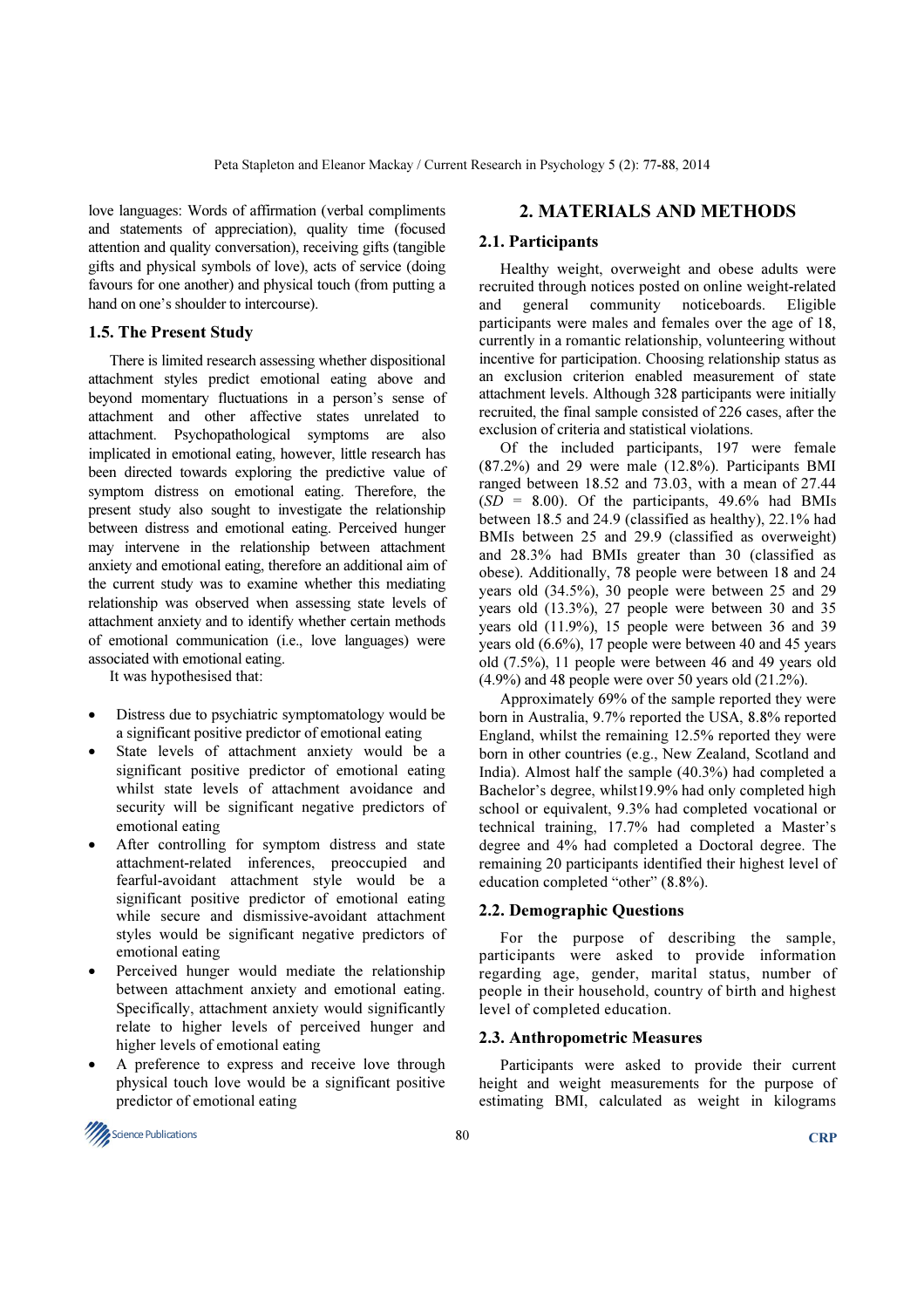divided by height in meters squared (kg/m²). Recent research suggests self-reported anthropometric measurements accurately quantify the body size of most middle-aged, elderly and young individuals' (Ng et al., 2011). Thus, each participant's BMI was yielded in the present study to classify participants as underweight (<18.5), healthy weight (18.5 to 24.9), overweight (25.0 to 29.9), or obese ( $\geq 30.0$ ).

# 2.4. Three Factor Eating Questionnaire (TFEQ; Stunkard and Messick, 1985)

The TFEQ is a 51-item self-report instrument designed to examine three cognitive and behavioural aspects of eating behaviour: Cognitive restraint, disinhibition of eating and perceived hunger. Using multitrait/multi-item analysis Karlsson et al. (2000), identified an alternative scoring scheme where three of the original items can reliably measure emotional eating. As this study formed part of a broader research project, the TFEQ was administered in its entirety; however, only items addressing perceived hunger and emotional eating were relevant to the present analysis. Previous research has found TFEQ to be a valid and psychometrically sound instrument, with the perceived hunger scale and emotional eating scale demonstrating good internal consistencies ( $\alpha$  = 0.80 and 0.85, respectively) (Karlsson et al., 2000). Results of the current study revealed internal consistencies of 0.82 for both subscales.

## 2.5. Relationships Ouestionnaire (RO; Bartholomew and Horowitz, 1991)

The RQ is a 5-item self-report questionnaire designed to assess dispositional attachment styles: Secure, preoccupied, fearful-avoidant and dismissive-avoidant. The RQ consists of four brief vignettes, each describing one of the aforementioned attachment styles. Respondents were initially asked to identify the single attachment pattern best describing them, with this forced-choice paragraph presented first to minimise order effects. However, Bartholomew and Horowitz (1991) recommend a dimensional approach to assessment. Therefore, respondents were also asked to indicate using a 7-point Likert scale (1 = disagree strongly to  $7 = agree$ strongly), the degree to which each description corresponded with their attitude toward relationships in general. Thus, higher scores reflected an increased tendency toward a particular attachment style. Previous research has found the RQ to be a valid and psychometrically sound instrument, with evidence suggesting good temporal stability over an eightmonth period  $(r = 0.72 \text{ to } 0.96)$  (Scharfe and Bartholomew, 1994).

# 2.6. State Adult Attachment Measure (SAAM; Gillath et al., 2009)

The SAAM is a 21-item self-report questionnaire designed to measure state levels of attachment-related security, anxiety and avoidance. Each domain was assessed by seven items and participants were asked to rate the degree to which each statement (e.g., I wish someone would tell me they really love me), reflected their current feelings using a 7-point Likert scale  $(1 =$ disagree strongly to  $7 = \text{agree}$  strongly). Scale scores were yielded by summing response values corresponding to that domain, with higher scores indicative of higher security, anxiety, or avoidance. Internal consistency coefficients of 0.83, 0.84 and 0.87 for the avoidance, anxiety and security subscales, respectively, have also been reported (Gillath et al., 2009). In the present study, Cronbach' salphas were similar: 0.81 for avoidance, 0.87 for anxiety and 0.88 for the security scales.

#### 2.7. Symptom Assessment-45 Questionnaire (SA-45; Strategic Advantages, 2000)

The SA-45 is a 45-item questionnaire designed to assess levels of psychological distress due to psychiatric symptomatology. Respondents were required to rate the degree to which a problem (e.g., feeling lonely) has bothered or distressed them over the past week using a 5 point Likert scale (1 = *not at all* to  $5 =$  *extremely*). For the purpose of the current study, the Positive Symptom Total (PST) was used to indicate the degree of distress present and was yielded by summing the total number of items with a response other than "not at all". PST scores ranged from zero to 45, with higher scores indicating a greater level of distress. Research has found the SA-45 to be a valid and psychometrically sound instrument, with good internal consistencies ranging from 0.71 to 0.87, with the current study revealing an internal consistency of 0.94 for the PST.

# 2.8. Five Love Languages Questionnaire (FLLQ; Chapman, 1992)

The FLLQ is a profiling system designed to identify an individuals' preferred mode of emotional communication. The instrument examines five emotional communication styles specific to romantic relationships: Words of affirmation, acts of service, receiving gifts, quality time and physical touch. The questionnaire consists of 30 statement pairs, for instance "I like to

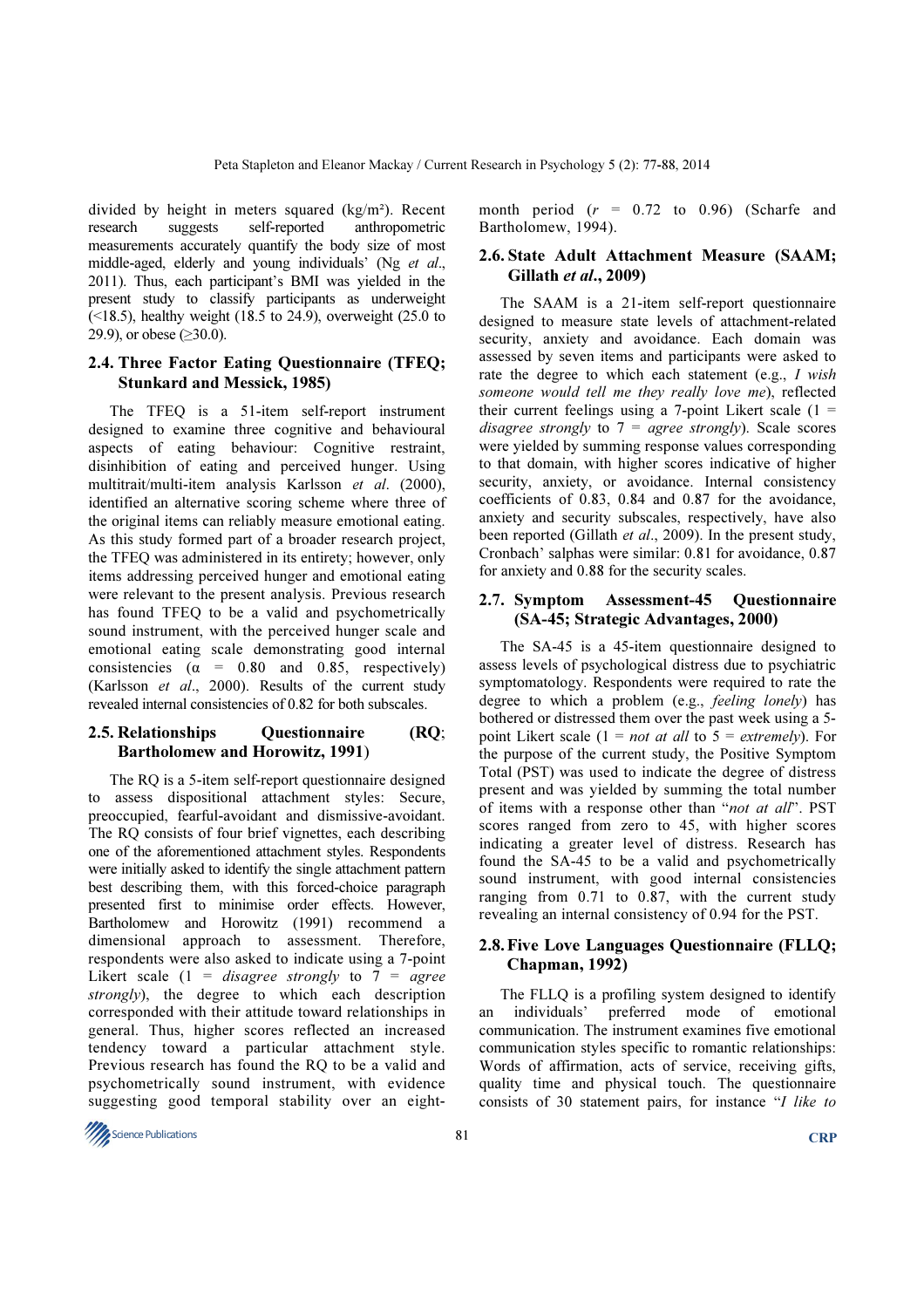spend time with my partner" and "I like to receive little gifts from my partner", with participants required to identify the statement they feel best describes their desires in their current relationship. For each style of emotional communication 12 statements are given and categorical assessment of each participant's love language is based on the communication style most frequently endorsed. Although Chapman (1992) proposed individuals have primary love languages, it was also noted most people respond to each method of love expression to varying degrees and, therefore, a dimensional scoring approach was taken, similar to the measurement of attachment.

Empirical data examining the FLLQ is currently limited. However, research (Egbert and Polk, 2006) has supported the five-factor solution, whilst a validated measure of relational maintenance behaviours (i.e., the Relational Maintenance Behaviours scale), has been shown to significantly predict each of the love languages in the expected direction. Using a modified response format (i.e., 4-point Likert scale) each of the love languages has also been shown to be reliable amongst undergraduate students in current romantic relationships, with internal consistencies ranging between 0.77 and 0.85 (Egbert and Polk, 2006).

#### 2.9. Procedure

Ethical approval was obtained from the University Human Research Ethics Committee. Participants were recruited from national and international weightrelated (e.g., Obesity Help) or general community noticeboards (e.g., Nnub). Potential participants were provided with an online link directing them to an explanatory statement and consent form on a secure web-based system (Psych Data).

#### 3. RESULTS

The data were analysed using SPSS version 22. An alpha level of .05 was utilised to determine the statistical significance of all results.

#### 3.1. Preliminary Analysis

A series of preliminary analyses were conducted using chi-square analyses and one-way between-groups Analysis Of Variance (ANOVA) to determine whether the demographic variables (gender, age, highest level of completed education and marital status) covaried with any of the dependent or independent variables (RQ, SAAM, SA-45, TFEQ emotional eating and FLLQ scores). Chi-square analyses revealed significant

differences between the three weight category groups (e.g., normal weight Vs overweight Vs obese) on gender  $\vec{x}^2$  (2) = 8.35, p = 0.015, age  $\vec{x}^2$  (12) = 52.70, p = <0.001 and education  $x^2(10) = 28.45$ ,  $p = 0.002$ .

Results revealed gender significantly influenced RQ dismissive-avoidant  $F(1, 224) = 7.653$ ,  $p = 0.006$  and TFEQ emotional eating  $F(1, 224) = 15.563$ ,  $p<0.001$ . Additionally, age significantly impacted RQ fearfulavoidant F  $(6, 219) = 2.37$ ,  $p = 0.031$  and SAAM attachment-anxiety  $F(6, 219) = 4.23, p < 0.001$ . No significant differences were observed for marital status or education, indicating these variables did not significantly impact any of the predictor or criterion variables.

To determine whether BMI significantly covaried with any previously mentioned variables, bivariate correlations were yielded. This analysis revealed BMI was significantly positively associated with TFEQ emotional eating  $(r = 0.371)$ . It was also identified BMI was significantly negatively associated with RQ secure attachment ( $r = -0.252$ ) and SAAM attachmentsecurity ( $r = -0.182$ ) scores.

#### 3.2. Main Analyses

Psychopathology, Attachment Style and State Attachment, as a Predictor of Emotional Eating. To assess the predictive value of attachment styles, psychopathological symptom distress and state attachment levels, a Hierarchical Multiple Regression (HMR) analysis was conducted on emotional eating scores. As age, gender and BMI were identified as significantly impacting at least one of the criterion or predictor variables in the preliminary analyses, these were controlled for by entering them at step one. SA-45 PST scores were entered at step two, SAAM scores were entered at step three and RQ scores were entered at step four. Results of the HMR predicting emotional eating scores from SA-45 PST, SAAM and RQ scores, after controlling for gender, age and BMI, are presented in Table 1.

On step one, gender, age and BMI accounted for a significant 20% of variance in emotional eating, adjusted  $R^2 = 0.20$ ,  $F(8, 217) = 8.01$ ,  $p<0.001$ . As seen in Table 1, the coefficients indicated BMI was the strongest predictor of emotional eating, where a higher BMI significantly predicted higher emotional eating scores. Gender was also a significant predictor of emotional eating, where women reported higher levels of emotional eating than men. Age did not significantly predict emotional eating, except for between the ages of 46 to 49 where emotional eating scores were significantly higher than participants between the ages of 18 and 24.

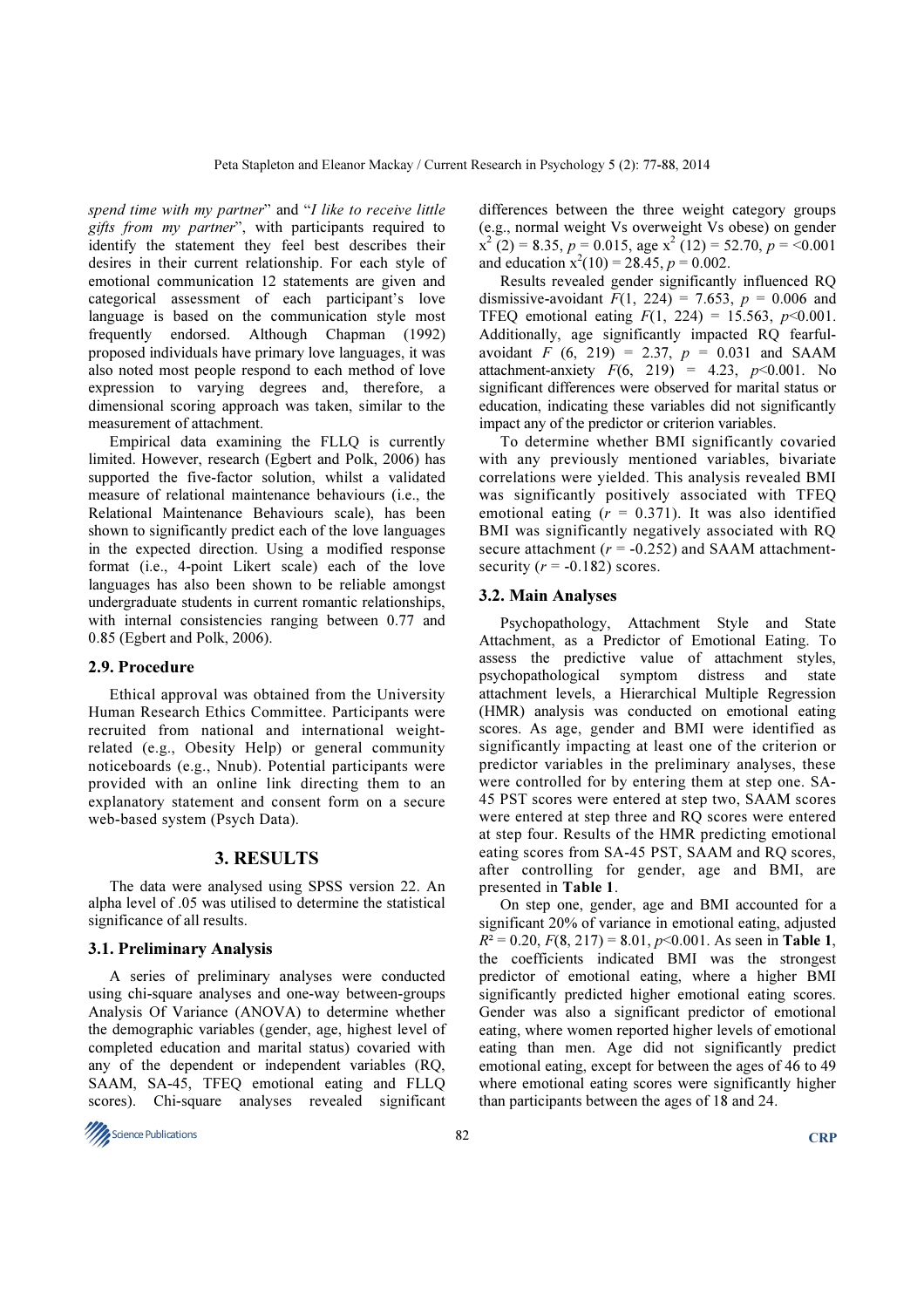| Age and BMI        |              |       |            |      |         |                  |  |
|--------------------|--------------|-------|------------|------|---------|------------------|--|
| Predictor          | $\mathbb{R}$ | $R^2$ | B          | SE B | ß       | 95% CI for B     |  |
| Step 1             | $0.48***$    | 0.23  |            |      |         |                  |  |
| Constant           |              |       | $-0.87*$   | 0.34 |         | $[-1.53, -0.21]$ |  |
| Gender             |              |       | $10.00***$ | 0.23 | 0.26    | [0.54, 1.45]     |  |
| 25 to 29 years old |              |       | 0.35       | 0.25 | 0.09    | $[-0.15, 0.84]$  |  |
| 30 to 25 years old |              |       | $-0.26$    | 0.27 | $-0.07$ | $[-0.79, 0.26]$  |  |
| 36 to 39 years old |              |       | $-0.07$    | 0.33 | $-0.01$ | $[-0.72, 0.59]$  |  |
| 40 to 45 years old |              |       | $-0.18$    | 0.33 | $-0.04$ | $[-0.82, 0.46]$  |  |
| 46 to 49 years old |              |       | $0.88*$    | 0.38 | 0.15    | [0.13, 1.63]     |  |
| Over 50 years old  |              |       | $-0.00$    | 0.23 | 0.00    | $[-0.45, 0.45]$  |  |
| BMI                |              |       | $0.06***$  | 0.01 | 0.36    | [0.04, 0.07]     |  |
| Step 2             | $0.54***$    | 0.30  |            |      |         |                  |  |
| Constant           |              |       | $-1.28***$ | 0.33 |         | $[-1.94, -0.63]$ |  |
| <b>PST</b>         |              |       | $0.03***$  | 0.01 | 0.27    | [0.02, 0.05]     |  |
| Step 3             | $0.54***$    | 0.30  |            |      |         |                  |  |
| Constant           |              |       | $-1.59$    | 0.87 |         | $[-3.30, 0.11]$  |  |
| Anxiety            |              |       | 0.00       | 0.01 | 0.02    | $[-0.01, 0.02]$  |  |
| Security           |              |       | 0.00       | 0.01 | 0.02    | $[-0.02, 0.03]$  |  |
| Avoidance          |              |       | 0.00       | 0.01 | 0.01    | $[-0.03, 0.03]$  |  |
| Step 4             | $0.58***$    | 0.34  |            |      |         |                  |  |
| Constant           |              |       | $-1.35$    | 0.96 |         | $[-3.24, 0.53]$  |  |
| Secure             |              |       | $-0.05$    | 0.05 | $-0.08$ | $[-.15, 0.04]$   |  |
| Fearful            |              |       | 0.00       | 0.05 | 0.01    | $[-.09, 0.10]$   |  |
| Preoccupied        |              |       | $0.12***$  | 0.05 | 0.18    | [0.03, 0.21]     |  |
| Dismissive         |              |       | $-0.09$    | 0.05 | $-0.12$ | $[-0.18, 0.00]$  |  |

Table 1. Hierarchical Multiple Regression Analysis Predicting Emotional Eating from SA-45 PST, SAAM Anxiety, Security and Avoidance and RQ Secure, Fearful-Avoidant, Preoccupied and Dismissive-Avoidant Scores, After Controlling for Gender,

Note: SA-45 = Symptom Assessment-45 Questionnaire; PST = Positive Symptom Total; SAAM = State Adult Attachment Measure; RQ = Relationship Questionnaire; BMI = Body Mass Index.

 $*_{p<0.05}$ ,  $*_{p} = 0.01$ ,  $*_{p<0.001}$ 

On step two of the HMR analysis, PST scores were added in to the regression equation and accounted for an additional 7% of variance in emotional eating scores  $R^2_{change} = 0.07, F_{change}(1, 216) = 20.46, p<0.001.$ Together, the predictor variables at step two explained 27% of variance in emotional eating scores, adjusted  $R^2$  $= 0.27, F(9, 216) = 10.03, p<0.001$ . By Cohen's (1988) standards, a combined effect of this magnitude can be considered "large" ( $f^2 = 0.36$ ). Further analysis of the coefficients indicated gender, BMI and the 46 to 49 year old age group remained significant predictors in the second step. BMI was identified as the strongest predictor of emotional eating and PST scores were the second strongest predictor, where higher PST scores predicted significantly higher emotional eating scores.

On step three of HMR, SAAM scores were added in to the regression equation and, collectively, the predictor variables at step three explained a significant 26% of variance in emotional eating scores, adjusted  $R^2 = 0.26$ ,  $F(12, 213) = 7.44, p<0.001$ . By Cohen's (1988) standards, a combined effect of this magnitude can be considered "medium" ( $f^2 = 0.34$ ). Analysis of the change

statistics, however, indicated SAAM scores did not account for a significant amount of variance beyond that already accounted for by gender, age and BMI and SA-45 PST scores,  $F_{change}(3, 213) = 0.07$ ,  $p = 0.977$ . Analysis of the coefficients at step three indicated only gender, the 46 and 49 years category, BMI and SA-45 PST scores were significant predictors of emotional eating in the second step.

On step four of the analysis, RQ scores were added in to the regression equation and accounted for an additional 4% of the variance in emotional eating scores,  $R^2_{change} = 0.04$ ,  $F_{change}(4, 209) = 3.35$ ,  $p = 0.011$ . Together, the predictor variables at step four explained 29% of the variance in emotional eating scores, adjusted  $R^2 = 0.29$ ,  $F(16, 209) = 6.67$ ,  $p < 0.001$ . By Cohen's (1988) standards, a combined effect of this magnitude can be considered "large" ( $f^2 = 0.403$ ). Further analysis of the coefficients indicated gender, BMI and SA-45 PST scores, but not being between 46 to 49 years old, remained significant predictors in the fourth and final step of the regression. The standardised coefficient betas also indicated only preoccupied attachment style scores

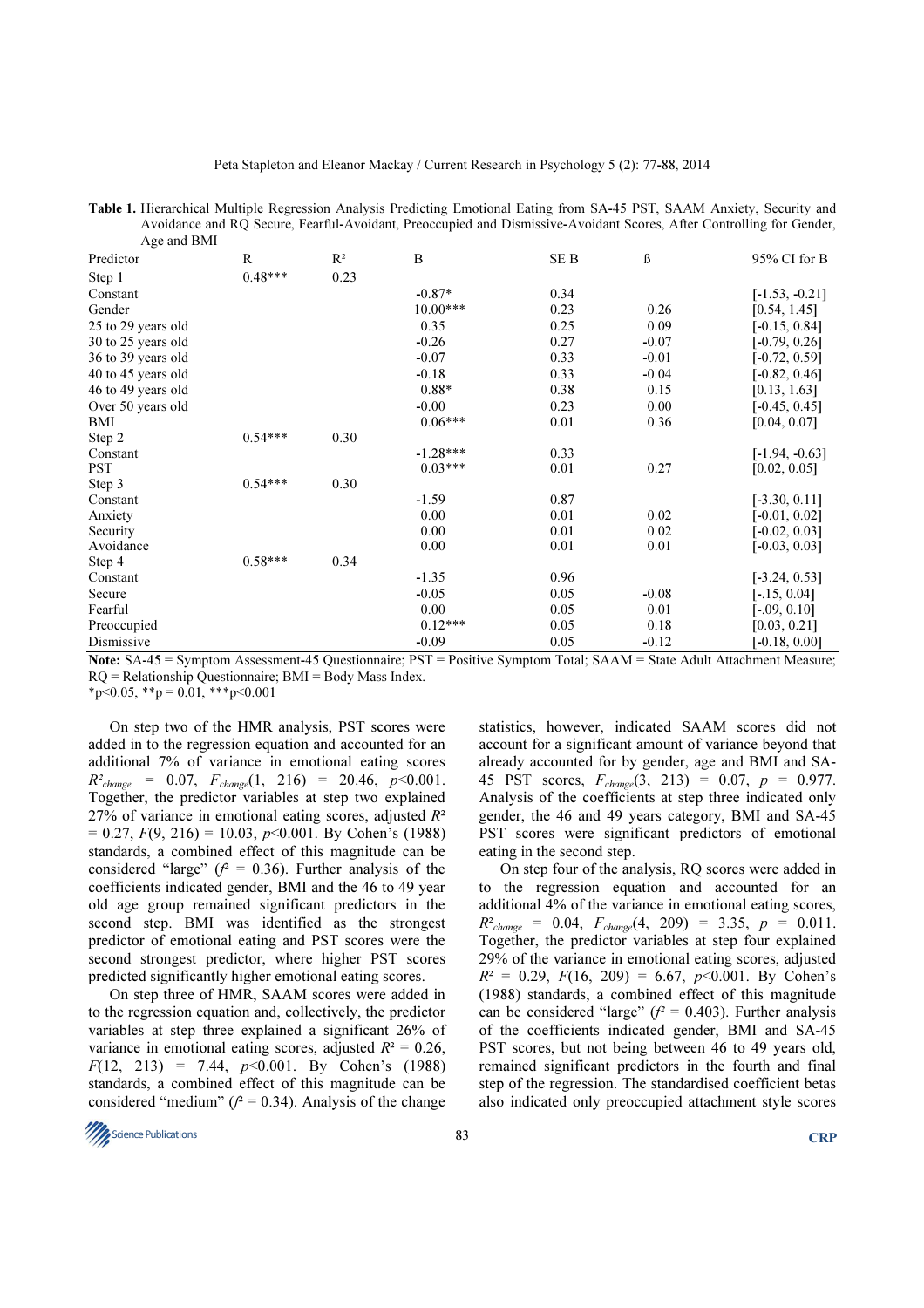significantly predicted emotional eating, where higher levels of preoccupied attachment predicted higher emotional eating scores. As demonstrated in Table 1, no other attachment styles significantly predicted emotional eating scores, although dismissive-avoidant attachment approached significance.

# 3.3. Perceived Hunger as a Mediator between Attachment Anxiety and Emotional Eating

Although SAAM attachment anxiety was not identified as a significant predictor in of emotional eating, it was possible stronger predictors (e.g., SA-45 PST scores) masked the relationship between attachment-anxiety and emotional eating. To investigate the possible mediating effect of perceived hunger in the prediction of emotional eating scores from attachment anxiety, mediation analyses were conducted.

Attachment anxiety scores accounted for a significant 2% of the variability in emotional eating scores, adj  $R^2$  = 0.02,  $F(1, 224) = 4.79$ ,  $p = 0.030$ . Examination of the coefficients indicated higher attachment anxiety scores predicted higher emotional eating scores ( $B = 0.02$ , *SE B* = 0.01,  $\beta$  = 0.15,  $p$  = 0.030). Attachment anxiety scores also accounted for a significant 3% of the variability in perceived hunger scores, adj $R^2 = 0.03$ ,  $F(1, 224) = 8.06$ ,  $p = 0.005$ . Examination of the coefficients indicated higher attachment anxiety scores predicted higher emotional eating scores ( $B = 0.07$ ,  $SE \overline{B} = 0.03$ ,  $\beta = 0.19$ ,  $p = 0.05$ ). Perceived hunger accounted for a significant 19% of the variability in emotional eating scores, adjusted  $R^2 = 0.19$ ,  $F(1, 224) = 52.79$ ,  $p < 0.001$  and analysis of the coefficient indicated higher perceived hunger scores predicted higher emotional eating scores  $(B = 0.15, SEB = 0.02, \beta = 0.44, p < 0.001$ .

As can be seen in Fig. 1, the standardised regression coefficient between attachment anxiety and emotional

eating decreased when perceived hunger scores were added into the model (a shift of  $\beta = 0.15$  to  $\beta = 0.07$ ). Perceived hunger scores were found to reduce the significance of the standardised regression coefficient between attachment anxiety and emotional eating (a shift of  $p = 0.030$  to  $p = 0.285$ , suggesting a full mediation of attachment anxiety of scores by perceived hunger scores, in the prediction of emotional eating scores. Figure 1 shows the mediating relationship of perceived hunger scores between attachment anxiety and emotional eating scores.

As can be seen in Fig. 1, the addition of perceived hunger weakened the strength of the predictive relationship between attachment-anxiety and emotional eating. To determine whether the observed change was significant, a Sobel test was conducted (Sobel, 1982). This analysis indicated the change in the predictive value of attachment-anxiety was significant,  $Z = 2.68$ ,  $p =$ 0.007. Thus, perceived hunger fully mediated the predictive relationship between attachment-anxiety and emotional eating scores.

# 3.4. Love Languages as Predictors of Emotional Eating

To investigate the predictive value of love languages for emotional eating, a HMR analysis was conducted on emotional eating total scores. As gender and BMI were identified as covarying with the criterion variable, these variables were entered at step one. FLLQ scores were subsequently entered at step two to determine whether they accounted for a significant amount of variance above and beyond that already accounted for by the demographic variables. Results of the HMR predicting emotional eating scores from FLLQ scores are presented in Table 2.



Fig. 1. The relationship between attachment-anxiety and emotional eating scores, with perceived hunger as a mediator. Note. Values represent the standardised β weights. β in the parenthesis indicates the changed value after perceived hunger was added in to the regression equation

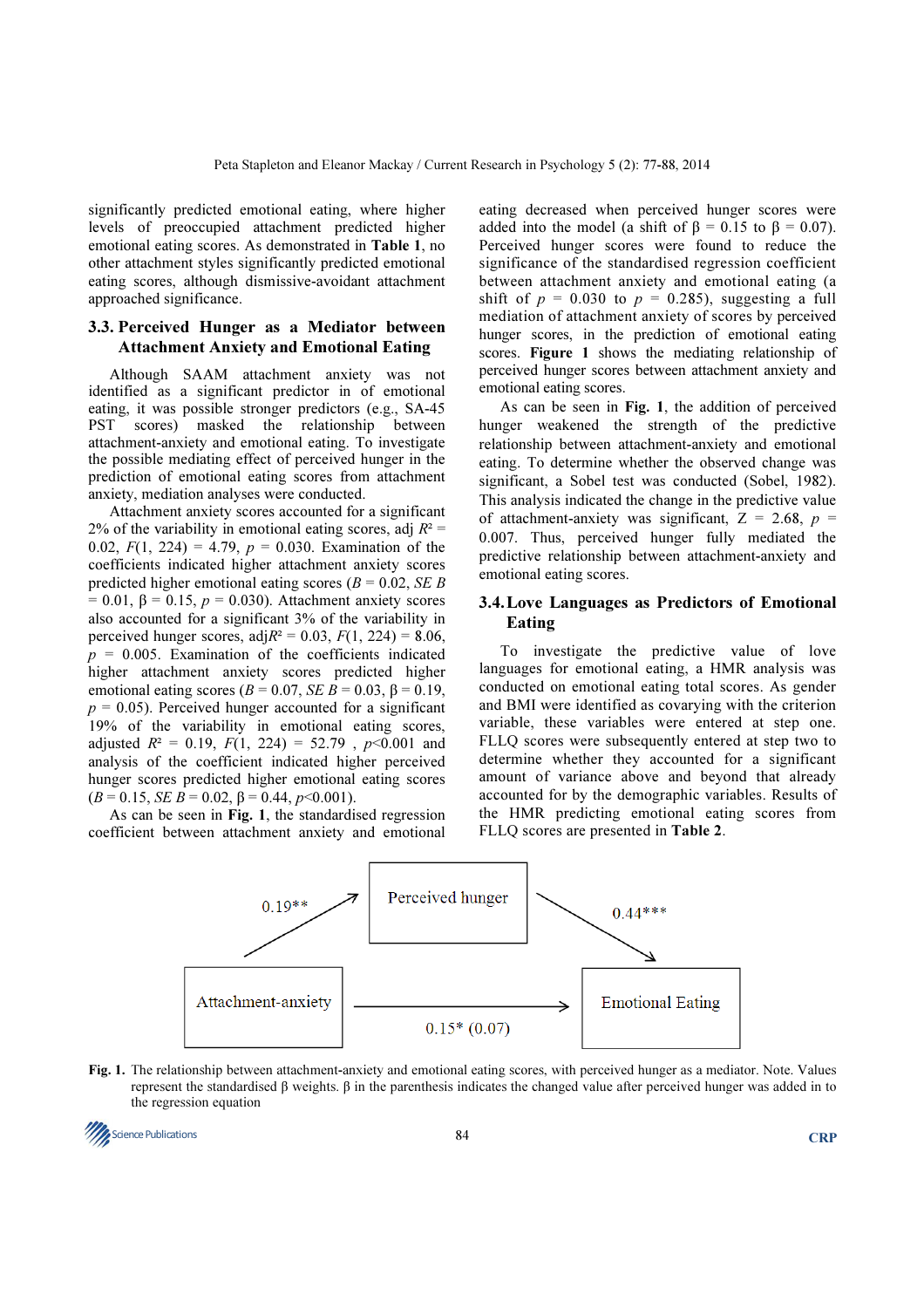| Predictor           | R         | $R^2$ | B         | SE B | ß       | $95\%$ CI for B  |
|---------------------|-----------|-------|-----------|------|---------|------------------|
| Step 1              | $0.44***$ | 0.19  |           |      |         |                  |
| Constant            |           |       | $-0.74$   | 0.33 |         | $[-1.40, -0.08]$ |
| BMI                 |           |       | $0.06***$ | 0.01 | 0.35    | [0.04, 0.08]     |
| Gender              |           |       | $0.90***$ | 0.23 | 0.24    | [0.45, 1.36]     |
| Step 2              | $0.48***$ | 0.23  |           |      |         |                  |
| Constant            |           |       | $-0.88$   | 1.00 |         | $[-2.85, 1.09]$  |
| <b>Quality Time</b> |           |       | $-0.06$   | 0.05 | $-0.10$ | $[-0.16, 0.04]$  |
| Receiving Gifts     |           |       | $-0.01$   | 0.05 | $-0.02$ | $[-0.11, 0.09]$  |
| Physical Touch      |           |       | 0.04      | 0.04 | 0.09    | $[-0.03, 0.11]$  |
| Acts of Service     |           |       | 0.06      | 0.05 | 0.09    | $[-0.03, 0.16]$  |

Table 2. Hierarchical Multiple Regression Analysis Predicting Emotional Eating from FLLQ Quality Time, Gifts, Physical Touch and Acts of Service Scores, After Controlling for BMI and Gender

Note: TFEQ = Three Factor Eating Questionnaire. FLLQ = Five Love Languages Questionnaire; BMI = Body Mass Index.  $*_{p \le 0.05}$ ,  $*_{p} = 0.01$ ,  $*_{p \le 0.001}$ 

On step one of the HMR, gender and BMI accounted for a significant 18% of variance in emotional eating scores, adjusted  $R^2 = 0.18$ ,  $F(2, 223) = 26.19$ ,  $p \le 0.001$ , with BMI the strongest positive predictor of emotional eating at this step (i.e., higher BMIs predicted significantly greater emotional eating scores). Additionally, gender was a significant predictor of emotional eating, with women scored higher than men.

On step two of the HMR, FLLQ words of affirmation, quality time, receiving gifts and physical touch total scores were added to the regression equation and accounted for an additional 4% of the variance in emotional eating scores,  $R^2_{change} = 0.04$ ,  $F_{change}(4, 219) =$ 2.48,  $p = 0.045$ . Collectively, the predictor variables at step two explained 20% of the variance in emotional eating scores, adjusted $R^2 = 0.20, F(6, 219) = 10.61$ ,  $p$ <0.001. According to Cohen's (1988) guidelines, a combined effect of this magnitude can be considered "medium" ( $f^2$  = 0.26). Further examination of the coefficients, however, indicated none of the love language individually accounted for a significant amount of variance in emotional eating scores.

#### 4. DISCUSSION

Research has identified the missing component in weight loss attempts is the failure to address underlying psychological factors that contribute to overeating (Goodspeed Grant, 2008). The current study investigated the psychological determinants of emotional eating in a national and international sample of healthy weight, overweight and obese participants.

# 4.1. Predicting Emotional Eating from Psychological Symptom Distress

Previous studies indicate an association between psychopathological disturbance and emotional eating



(Goossens et al., 2009; Ouwens et al., 2009). However, research regarding this relationship remains somewhat limited. Consistent with hypotheses, higher levels of disturbance due to psychopathological symptoms significantly predicted higher emotional eating scores. As the effect size for PST scores was considered large, these results support the argument emotional eaters may have underlying psychological issues contributing to his/her eating behaviour.

Although research has demonstrated childhood traumas (e.g., emotional and/or physical neglect) are frequently reported in eating disordered populations, researchers (Kong and Bernstein, 2008) suggest negative psychological affect, rather than the traumatic experience itself, may be key to emotional eating tendencies. Thus it appears when the psychological consequences of difficult experiences are unresolved and persist into adulthood, these experiences may predispose individuals to eating pathologies (Kong and Bernstein, 2008). This interpretation aligns with explanations of attachment insecurity, where psychological histories are implicated in the association between attachment and emotional eating. Overall results of the present study indicate psychopathological symptoms are an important negative affective experience that may trigger emotional eating.

#### 4.2. Predicting Emotional Eating from Attachment

Attachment styles were examined in the present study to investigate the association between emotional eating and disturbances in the early development of representations about interpersonal relationships. about interpersonal relationships. Inconsistent with expectations, secure, dismissiveavoidant and fearful-avoidant attachment did not significantly predict emotional eating in the present study. Whilst this finding is not surprising for fearful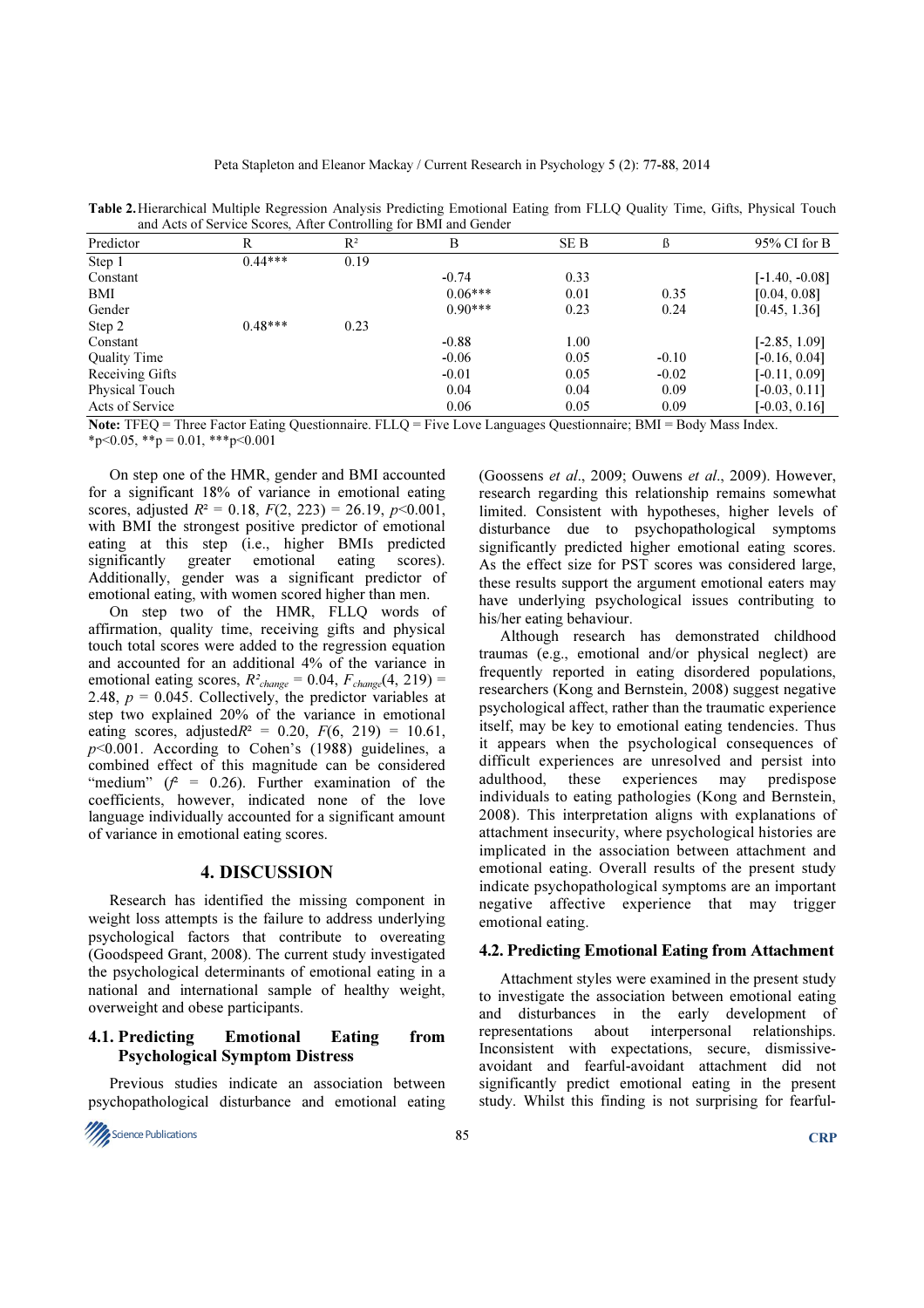avoidant attachment style given discrepancies within current literature (Pace et al., 2012), the results regarding secure and dismissive-avoidant attachment are surprising given the inconsistency with current literature.

Secure attachment style has been associated with active and constructive coping mechanisms that enhance adaptive self-regulation skills, which are important for managing stress (Mikulincer *et al.*, 2003). The dismissal of affective information, characteristic of dismissiveavoidant attachment style, has also been associated with suppressed emotional experiences (Mikulincer et al., 2003). Theoretically, these attachment styles should, therefore, lead to lower levels of dependence on maladaptive regulatory behaviours, such as emotional eating. Whilst results of the present study may suggest state-related negative affect is a more important predictor of emotional eating than attachment style, it should also be noted participants were recruited from weight-related online noticeboards where people tend to seek interpersonal support to manage overeating.

# 4.3. Perceived Hunger as a Mediator between Attachment-Anxiety and Emotional Eating

Difficulties in interpersonal functioning can lead to social stress, consequently increasing one's vulnerability to emotional overeating (Scott et al., 2012). Hence, it seems plausible attachment-anxiety may be an important predictor of emotional eating, which has been supported in previous empirical literature. Whilst the present study hypothesised attachment-related anxiety would be a significant positive predictor of emotional eating scores, psychosomatic theory suggests people will only eat in response to negative affect when they simultaneously misperceive themselves as hungry. Consistent with psychosomatic theory and previous research, perceived hunger fully mediated the relationship between attachment-related anxiety and emotional eating, indicating negative affect may be associated with emotional eating via the misperception of the physical sensations of emotional arousal for hunger signals. This finding is particularly important in managing emotional eating, as it may suggest whether or not people experiencing attachment-related anxiety perceive themselves as hungry is a more important predictor of emotional eating than the aversive emotional experience itself.

# 4.4. Predicting Emotional Eating from Love Languages

Research has suggested eliciting comfort and satisfying emotional needs may positively reinforce

Science Publications  $86$ 

emotional eating, however there is substantial interindividual variation in the way people prefer to express and receive love (Krause et al., 2000). Love languages were examined in the present study to determine whether certain methods of emotional communication significantly predicted emotional eating. Specifically, it was hypothesised the love language of physical touch would be a significant positive predictor of emotional eating. However, this hypothesis was not supported. Although no preliminary hypotheses were made regarding Chapman (1992) remaining four languages of love, no significant relationship between these methods of relational communication and emotional eating were observed.

Although results indicate methods of emotional communication may not play an important role in the prediction of emotional eating, an apparent need to identify methods of satisfying peoples' emotional cravings remains. Therefore, future experimental research should clarify whether an intervention based on Chapman (1992) love languages can be used to reduce emotional eating symptoms by enhancing relational satisfaction and reducing attachment-related stressors.

# 4.5. Limitations and Recommendations for Future Research

The present study had several limitations. First, the causal direction of the observed relationships cannot be confidently determined from the data. For instance, the results identified that psychopathological symptomatology accounted for a significant amount of variance in emotional eating scores, but it remains unclear if distress symptoms are a cause or consequence of emotional eating. Several sampling limitations are also noted. For example, participants were recruited from online weight forums, therefore it possible the sample was not representative of the broader population in terms of psychological characteristics. According to Evers et al. (2011), self-report emotional eating scales should be conceptualized as measuring an individual's attitude toward emotions and eating, rather than an indicator of actual food intake. Therefore, experimental replication of the current study, with an objective measure of food consumption in response to negative affect, would be beneficial to determine whether results of the current study can generalize to actual eating behave our.

Literature has suggested standard weight-loss programs typically fail to achieve long-termsuccess and this has largely been attributed to the failure of interventions to address psychological determinants of overeating behaviours. Results of the current study revealed a large effect between symptom distress and emotional eating, indicating clinicians may benefit from direct treatment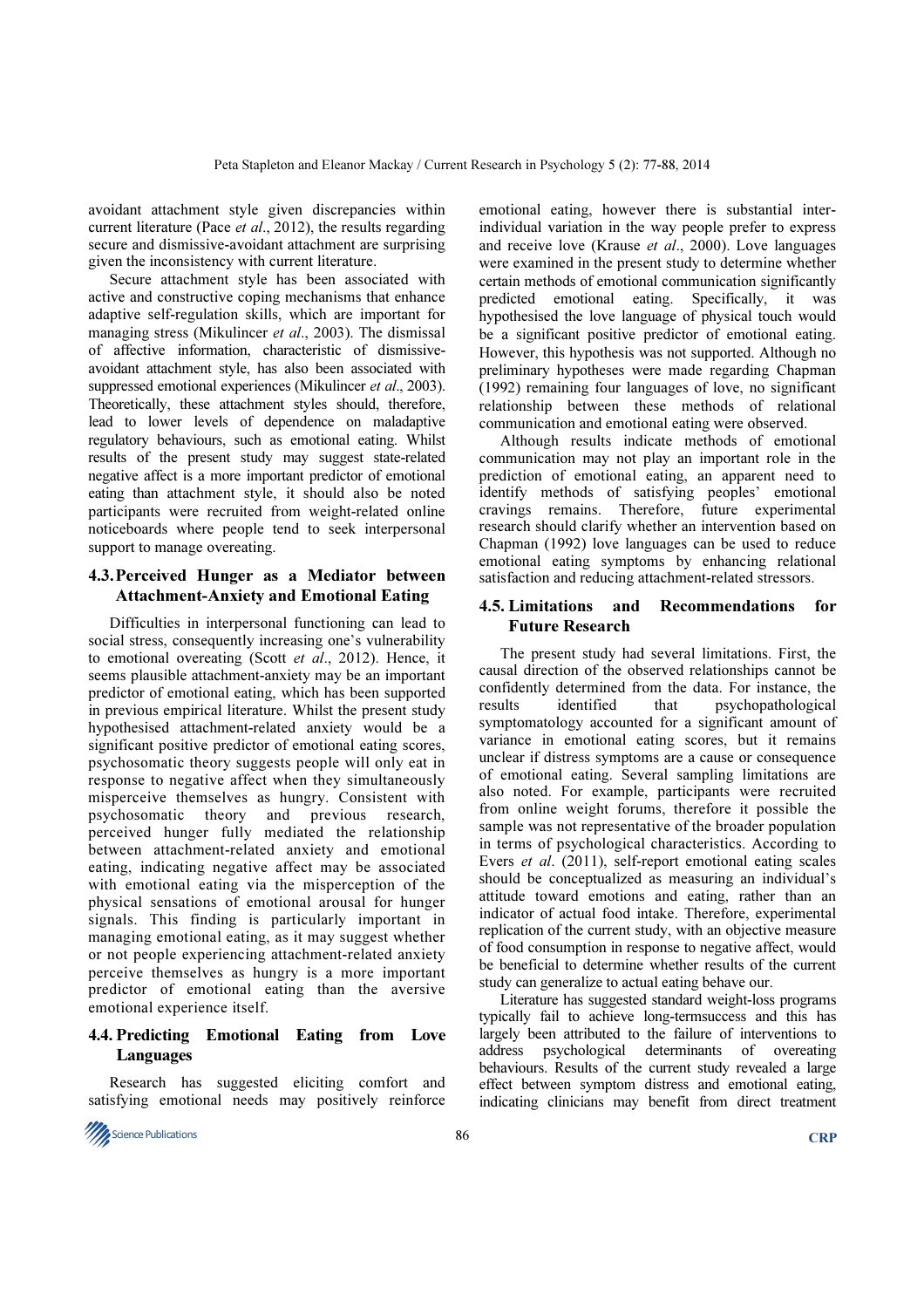strategies towards managing symptom distress. Findings of the current study also provide important insight into the robustness of the relationship between preoccupied attachment and emotional eating and highlight the importance of considering how psychological issues affecting an emotional eater may relate to his/her history.

# 5. CONCLUSION

However, the present study also demonstrated perceived hunger significantly mediated the relationship between attachment-anxiety and emotional eating. Although this aligns with psychosomatic theory, the implications of this finding should be considered preliminary in nature. Nonetheless, this mediating effect indicates strategies for accurately distinguishing physiological sensations of emotional arousal from hunger may be critical in the management of emotional eating. Additionally, the development of adaptive ways to meet emotional hunger may also be functional for reducing reliance on food for basic needs satisfaction.

# 6. FUNDING INFORMATION

The authors have no support or funding to report.

#### 6.1. Author's Contributions

All authors equally contributed in this study.

# 6.2. Ethics

This article is original and contains unpublished material. The corresponding author confirms that all of the other authors have read and approved the manuscript and no ethical issues involved.

# 7. REFERENCES

- Alexander, K.E. and H.I. Siegel, 2013. Perceived hunger mediates the relationship between attachment anxiety and emotional eating. Eating Behaviours, 14: 374-377. DOI: 10.1016/j.eatbeh.2013.02.005
- Bartholomew, K. and L. Horowitz, 1991. Attachment styles among young adults: A test of a four-category model. J. Personality Social Psychol., 61: 226-244. DOI: 10.1037/0022-3514.61.2.226
- Bezeau, C., 2010. From the cradle to the workplace: Attachment and the reported provision of need support (Doctoral dissertation).
- Blair, E.H., R.R. Wing and A. Wald, 1991. The effects of laboratory stressors on glycemic control and gastrointestinal transit-time. Psychosomatic Medicine, 53: 133-143. DOI: 10.1016/j.tem.2009.10.004
- Buckroyd, J. and S. Rother, 2008. Psychological Responses to Eating Disorders and Obesity: Recent and Innovative Work. 1st Edn., John Wiley and Sons, Hoboken, ISBN-10: 0470061642, pp: 191.
- Chapman, G., 1992. The 5 Love Languages: The Secret to Love that Lasts. 1st Edn., Northfield Publishing, Chicago.
- Dallman, M.F., 2010. Stress-induced obesity and the emotional nervous system. Trends Endocrinol. Metabolism, 3: 159-165. DOI: 10.1016/j.tem.2009.10.004
- D'Arrigo, T., 2007. Emotional eating. A sneak attack on weight loss. Diabetes Forecast. PMID: 17707992
- Dubé, L., J.L. LeBel and J. Lu, 2005. Affect asymmetry and comfort food consumption. Physiol. Behaviour, 86: 559-567. DOI: 10.1016/j.physbeh.2005.08.023
- Egbert, N. and D. Polk, 2006. Speaking the language of relational maintenance: A validity test of Chapman's (1992) five love languages. Commun. Res. Reports, 23: 19-26. DOI: 10.1080/17464090500535822
- Evers, C., D.T. de Ridder and M.A. Adriaanse, 2011. Assessing yourself as an emotional eater: Mission impossible? Appetite, 57: 536-536. DOI: 10.1016/j.appet.2011.05.005
- Gillath, O., J. Hart, E.E. Noftle and G.D. Stockdale, 2009. Development and validation of a state adult attachment measure. J. Res. Personality, 43: 362-373. DOI: 0.1016/j.jrp.2008.12.009
- Goodspeed Grant, P., 2008. Food for the Soul: Social and Emotional Origins of Comfort Eating in the Morbidly Obese in Psychological Responses to Eating Disorders and Obesity. London, England: Wiley and Sons.
- Goodspeed Grant, P. and H. Boersma, 2005. Making sense of being fat: A hermeneutic analysis of adults' explanations for obesity. Counsell. Psychotherapy Res. Linking Res. Practice, 5: 212-220. DOI: 10.1080/17441690500310429
- Goossens, L., C. Braet, L. Van Vlierberghe and S. Mels, 2009. Loss of control over eating in overweight youngsters: The role of anxiety, depression and emotional eating. Eur. Eating Disorders Rev., 17: 68-78. DOI: 10.1002/erv.892
- Hernandez-Hons, A. and S.R. Woolley, 2012. Women's experiences with emotional eating and related attachment and sociocultural processes. J. Marital Family Therapy, 38: 589-603. DOI: 10.1111/j.1752-0606.2011.00239
- Holtgraves, T., 1997. Styles of language use: Individual and cultural variability in conversational indirectness. J. Personality Social Psychol., 73: 624-637. DOI: 10.1037/0022-3514.73.3.624